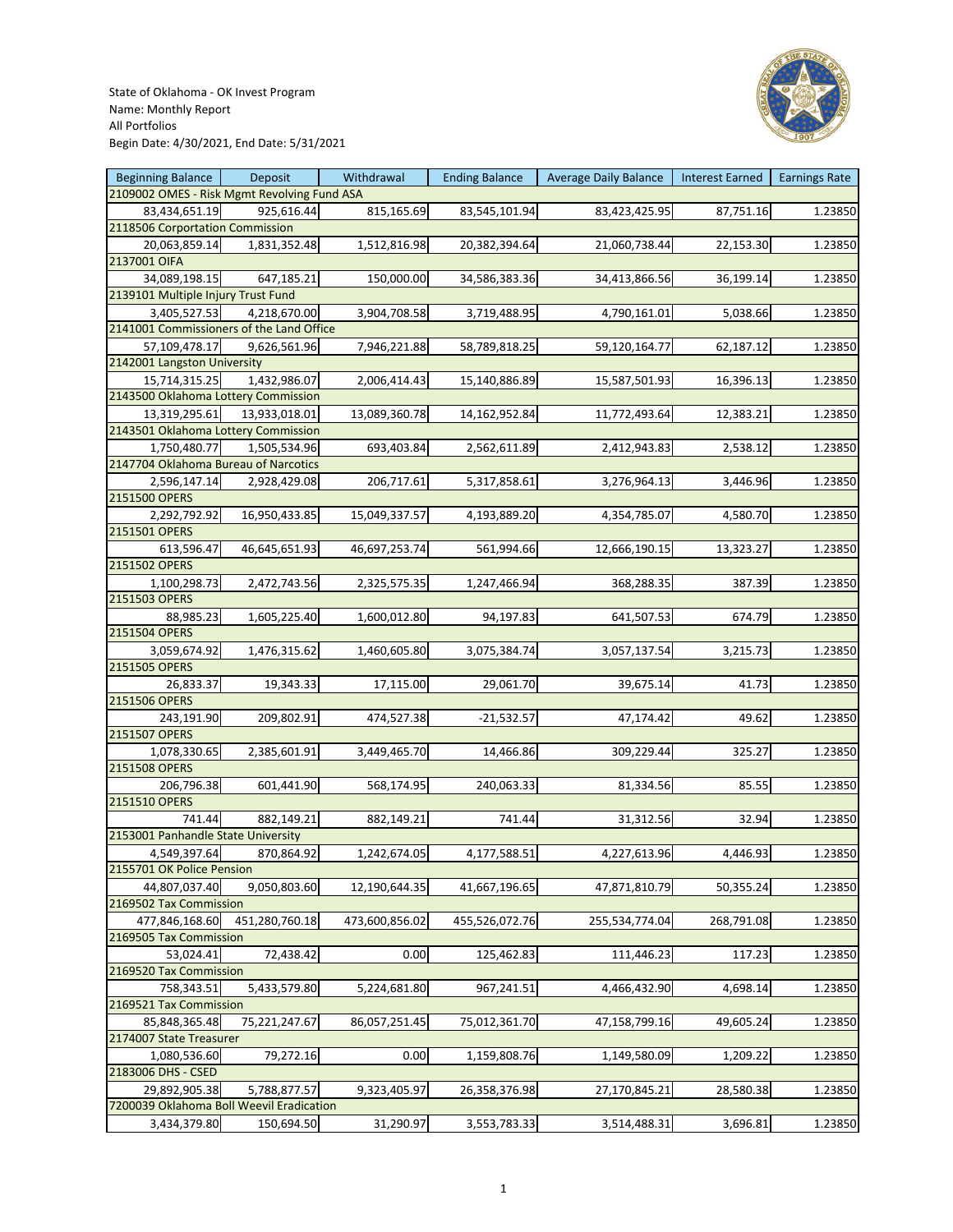| <b>Beginning Balance</b>                     | Deposit       | Withdrawal   | <b>Ending Balance</b> | <b>Average Daily Balance</b> | <b>Interest Earned</b> | <b>Earnings Rate</b> |
|----------------------------------------------|---------------|--------------|-----------------------|------------------------------|------------------------|----------------------|
| 7200131 Department of Corrections            |               |              |                       |                              |                        |                      |
| 17,286,967.20                                | 580,797.90    | 268,974.81   | 17,598,790.29         | 17,489,120.32                | 18,396.40              | 1.23850              |
| 7200320 Department of Wildlife               |               |              |                       |                              |                        |                      |
| 4,200,541.09                                 | 4,008,255.16  | 3,412,311.28 | 4,796,484.97          | 5,066,812.93                 | 5,329.66               | 1.23850              |
| 7200359 OERB                                 |               |              |                       |                              |                        |                      |
| 13,307,222.86                                | 2,298,442.85  | 1,060,810.03 | 14,544,855.68         | 14,578,604.98                | 15,334.90              | 1.23850              |
| 7200370 OIFA                                 |               |              |                       |                              |                        |                      |
| 599,716.38                                   | 83,863.30     | 164,355.55   | 519,224.13            | 501,361.53                   | 527.37                 | 1.23850              |
| 7200391 Multiple Injury Trust Fund           |               |              |                       |                              |                        |                      |
| 137,128.52                                   | 100,213.14    | 83,344.30    | 153,997.36            | 166,935.85                   | 175.60                 | 1.23850              |
| 7200410 Commissioners of the Land Office     |               |              |                       |                              |                        |                      |
| 2,119,621.58                                 |               | 64,946.18    |                       |                              |                        |                      |
|                                              | 182,118.73    |              | 2,236,794.13          | 2,114,474.89                 | 2,224.17               | 1.23850              |
| 7200435 Oklahoma Lottery Commission          |               |              |                       |                              |                        |                      |
| 21,690,948.70                                | 10,834,876.15 | 7,153,587.04 | 25,372,237.81         | 24,113,064.88                | 25,363.97              | 1.23850              |
| 7200515 OPERS                                |               |              |                       |                              |                        |                      |
| 236,248.76                                   | 550,599.09    | 537,562.83   | 249,285.02            | 491,283.55                   | 516.77                 | 1.23850              |
| 7200557 Oklahoma Police Pension              |               |              |                       |                              |                        |                      |
| 0.00                                         | 39,236.47     | 39,236.47    | 0.00                  | 5,376.35                     | 5.66                   | 1.23850              |
| 7200588 Real Estate Commission               |               |              |                       |                              |                        |                      |
| 1,102,748.85                                 | 198,639.42    | 115,085.80   | 1,186,302.47          | 1,205,345.85                 | 1,267.88               | 1.23850              |
| 7200830 Department of Human Services         |               |              |                       |                              |                        |                      |
| 55,093.83                                    | 59.74         | 0.00         | 55,153.57             | 55,143.93                    | 58.00                  | 1.23850              |
| 7201825 University Hospitals Authority       |               |              |                       |                              |                        |                      |
| 4,910,525.54                                 | 482,702.29    | 949.33       | 5,392,278.50          | 5,006,928.31                 | 5,266.67               | 1.23850              |
| 7205090 OMES Risk Management Division/DSC    |               |              |                       |                              |                        |                      |
| 58,672,991.05                                | 1,586,437.24  | 1,385,867.08 | 58,873,561.21         | 58,920,507.52                | 61,977.11              | 1.23850              |
| 7205131 Department of Corrections            |               |              |                       |                              |                        |                      |
| 808,211.74                                   | 787,086.52    | 500,872.50   | 1,094,425.76          | 1,070,028.70                 | 1,125.54               | 1.23850              |
| 7205204 JM Davis Arms & Historical Museum    |               |              |                       |                              |                        |                      |
| 7,002.92                                     | 7.33          | 0.00         | 7,010.25              | 7,009.07                     | 7.37                   | 1.23850              |
| 7205320 Department of Wildlife               |               |              |                       |                              |                        |                      |
| 941,326.73                                   | 40,419.25     | 59,504.97    | 922,241.01            | 938,129.34                   | 986.80                 | 1.23850              |
| 7205359 Sustaining OK Energy Resources       |               |              |                       |                              |                        |                      |
| 6,109,286.15                                 | 70,207.07     | 22,855.15    | 6,156,638.07          | 6,153,025.11                 | 6,472.22               | 1.23850              |
| 7205435 Oklahoma Lottery Commission          |               |              |                       |                              |                        |                      |
| 139,744.47                                   |               |              |                       |                              | 147.17                 |                      |
| 7205515 OPERS                                | 1,156.06      | 1,050.00     | 139,850.53            | 139,908.42                   |                        | 1.23850              |
|                                              |               |              |                       |                              |                        |                      |
| 175,113.60                                   | 115,064.69    | 0.00         | 290,178.29            | 235,136.12                   | 247.33                 | 1.23850              |
| 7205563 OK Bd for Private Vocational Schools |               |              |                       |                              |                        |                      |
| 41,058.75                                    | 7,480.37      | 16,189.85    | 32,349.27             | 39,584.82                    | 41.64                  | 1.23850              |
| 7205630 Oklahoma Department of Securities    |               |              |                       |                              |                        |                      |
| 940,051.91                                   | 2,014.00      | 0.00         | 942,065.91            | 941,519.03                   | 990.36                 | 1.23850              |
| 7205807 Oklahoma Health Care Authority       |               |              |                       |                              |                        |                      |
| 5,894,890.69                                 | 427,294.50    | 0.00         | 6,322,185.19          | 6,175,550.32                 | 6,495.92               | 1.23850              |
| 7210270 State Election Board                 |               |              |                       |                              |                        |                      |
| 3,770,863.71                                 | 5,381.96      | 0.00         | 3,776,245.67          | 3,775,498.39                 | 3,971.36               | 1.23850              |
| 7210320 Department of Wildlife               |               |              |                       |                              |                        |                      |
| 7,458,452.14                                 | 164,873.35    | 214,272.42   | 7,409,053.07          | 7,424,081.28                 | 7,809.22               | 1.23850              |
| 7210350 Oklahoma Historical Society          |               |              |                       |                              |                        |                      |
| 29.19                                        | 0.03          | 0.00         | 29.22                 | 29.22                        | 0.03                   | 1.23850              |
| 7210400 Office of Juvenile Affairs           |               |              |                       |                              |                        |                      |
| 20,561.49                                    | 22.50         | 0.00         | 20,583.99             | 20,580.36                    | 21.65                  | 1.23850              |
| 7210410 Commissioners of the Land Office     |               |              |                       |                              |                        |                      |
| 131,336.12                                   | 143.73        | 0.00         | 131,479.85            | 131,456.67                   | 138.28                 | 1.23850              |
| 7210515 OPERS                                |               |              |                       |                              |                        |                      |
| 134,244.69                                   | 18,980.23     | 0.00         | 153,224.92            | 144,092.32                   | 151.57                 | 1.23850              |
|                                              |               |              |                       |                              |                        |                      |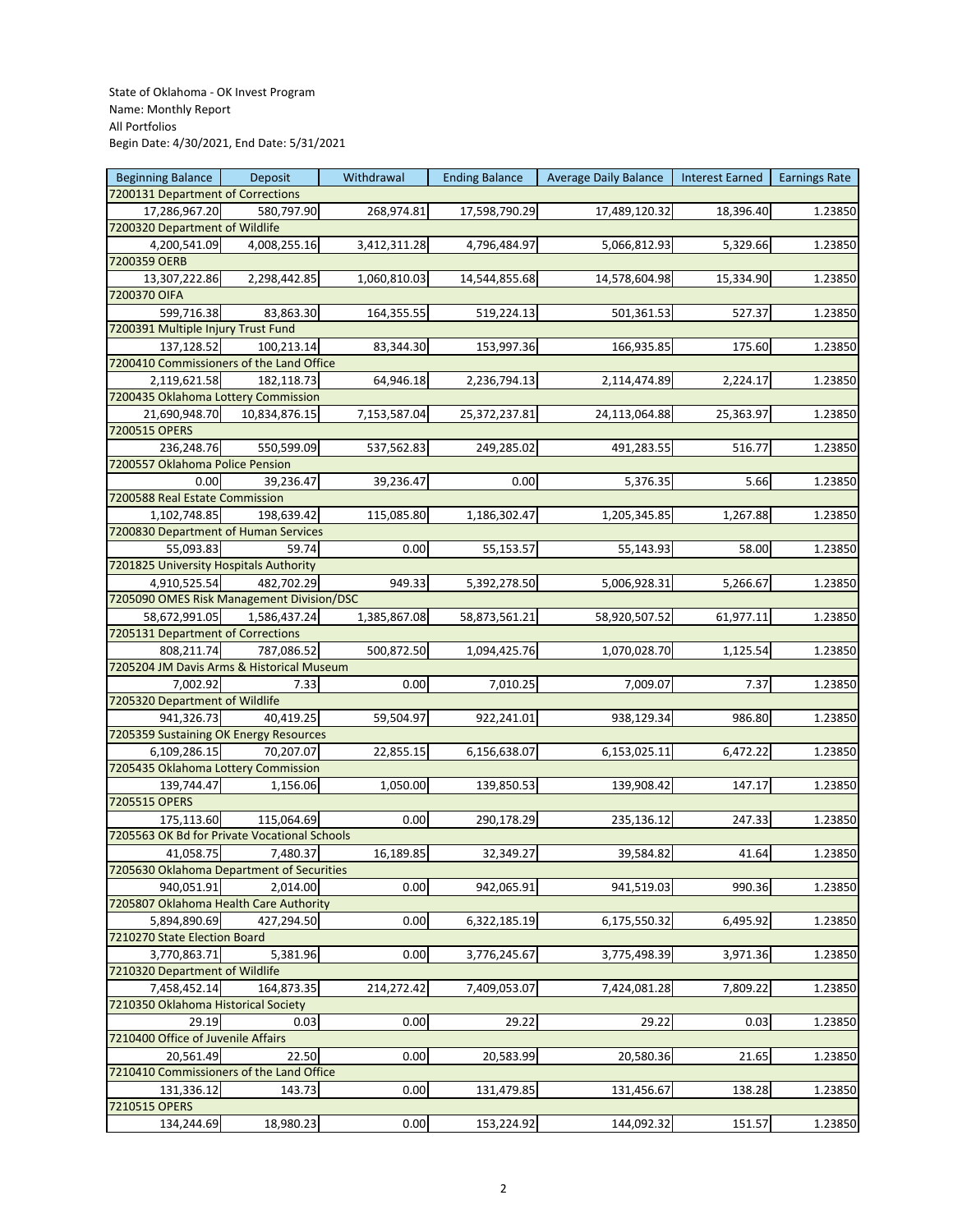| <b>Beginning Balance</b>                          | Deposit      | Withdrawal   | <b>Ending Balance</b> | Average Daily Balance | Interest Earned | <b>Earnings Rate</b> |
|---------------------------------------------------|--------------|--------------|-----------------------|-----------------------|-----------------|----------------------|
| 7210570 State Board of Licensure for Professional |              |              |                       |                       |                 |                      |
| 367,346.01                                        | 402.00       | 0.00         | 367,748.01            | 367,683.17            | 386.76          | 1.23850              |
| 7210588 Real Estate Commission                    |              |              |                       |                       |                 |                      |
| 354,924.00                                        | 16,945.96    | 0.00         | 371,869.96            | 369,136.74            | 388.29          | 1.23850              |
| 7215270 State of Oklahoma Election Board          |              |              |                       |                       |                 |                      |
| 10,045,683.84                                     | 0.00         | 82,201.26    | 9,963,482.58          | 9,980,723.85          | 10,498.49       | 1.23850              |
| 7215320 Department of Wildlife                    |              |              |                       |                       |                 |                      |
| 3,763,254.47                                      | 32,614.03    | 0.00         | 3,795,868.50          | 3,784,171.56          | 3,980.48        |                      |
| 7215566 Tourism & Recreation Department           |              |              |                       |                       |                 | 1.23850              |
|                                                   |              |              |                       |                       |                 |                      |
| 4,945,929.37                                      | 1,445,041.68 | 3,169,234.72 | 3,221,736.33          | 3,944,244.31          | 4,148.86        | 1.23850              |
| 7215585 Department of Public Safety               |              |              |                       |                       |                 |                      |
| 374,736.71                                        | 442.88       | 1,761.10     | 373,418.49            | 374,179.58            | 393.59          | 1.23850              |
| 7215670 JD McCarty Center                         |              |              |                       |                       |                 |                      |
| 901,101.54                                        | 1,922.06     | 30.00        | 902,993.60            | 902,061.14            | 948.86          | 1.23850              |
| 7215825 University Hospitals Authority            |              |              |                       |                       |                 |                      |
| 2,324,991.05                                      | 5,628.60     | 0.00         | 2,330,619.65          | 2,327,718.79          | 2,448.47        | 1.23850              |
| 7216805 Department of Rehabilitation Services     |              |              |                       |                       |                 |                      |
| 739,781.52                                        | 127,891.38   | 17,733.00    | 849,939.90            | 808,611.98            | 850.56          | 1.23850              |
| 7220090 OSF Building Project Fund                 |              |              |                       |                       |                 |                      |
| 0.42                                              | 0.00         | 0.00         | 0.42                  | 0.42                  | 0.00            | 1.23850              |
| 7220320 Dept of Wildlife Conservation             |              |              |                       |                       |                 |                      |
| 4,906,427.08                                      | 128,531.39   | 350,888.58   | 4,684,069.89          | 4,832,862.37          | 5,083.58        | 1.23850              |
| 7220585 Department of Public Safety               |              |              |                       |                       |                 |                      |
| 6,000,318.85                                      | 5,666.43     | 2,686,664.63 | 3,319,320.65          | 5,050,914.32          | 5,312.94        | 1.23850              |
| 7220830 Department of Human Services              |              |              |                       |                       |                 |                      |
| 13,677.41                                         | 14.97        | 0.00         | 13,692.38             | 13,689.97             | 14.40           | 1.23850              |
| 7225040 Department of Agriculture                 |              |              |                       |                       |                 |                      |
| 348,858.62                                        | 3,489.62     | 13,908.95    | 338,439.29            | 345,365.87            | 363.28          | 1.23850              |
| 7225830 Department of Human Services              |              |              |                       |                       |                 |                      |
|                                                   |              |              |                       |                       |                 |                      |
| 212,317.16                                        | 182.06       | 0.00         | 212,499.22            | 212,469.86            | 223.49          | 1.23850              |
| 7230220 Oklahoma Crime Victims Compensation       |              |              |                       |                       |                 |                      |
| 2,103,288.11                                      | 621,717.02   | 344,462.80   | 2,380,542.33          | 2,246,133.56          | 2,362.66        | 1.23850              |
| 7230345 Department of Transportation              |              |              |                       |                       |                 |                      |
| 12,623,227.51                                     | 511,320.44   | 103,104.65   | 13,031,443.30         | 12,776,225.99         | 13,439.01       | 1.23850              |
| 7230695 Tax Commission                            |              |              |                       |                       |                 |                      |
| 540,621.92                                        | 1,263,983.62 | 20,470.92    | 1,784,134.62          | 761,100.50            | 800.58          | 1.23850              |
| 7230807 Health Care Authority                     |              |              |                       |                       |                 |                      |
| 17,494.35                                         | 6,139,562.98 | 6,157,057.00 | 0.33                  | 1,738,665.84          | 1,828.86        | 1.23850              |
| 7235605 Regents for Higher Education              |              |              |                       |                       |                 |                      |
| 399,887.05                                        | 753,069.70   | 5,698.00     | 1,147,258.75          | 907,262.67            | 954.33          | 1.23850              |
| 7240807 Health Care Authority                     |              |              |                       |                       |                 |                      |
| 13,792,292.77                                     | 15,093.48    | 0.00         | 13,807,386.25         | 13,804,951.82         | 14,521.11       | 1.23850              |
| 7244090 OMES Dept of Central Services             |              |              |                       |                       |                 |                      |
| 1,418,215.12                                      | 509,644.53   | 150,483.27   | 1,777,376.38          | 1,569,463.32          | 1,650.88        | 1.23850              |
| 7245807 Health Care Authority                     |              |              |                       |                       |                 |                      |
| 14,301,745.91                                     | 4,162,673.47 | 5,845,035.25 | 12,619,384.13         | 14,187,939.93         | 14,923.96       | 1.23850              |
| 7255090 Department of Central Services            |              |              |                       |                       |                 |                      |
| 1,158,891.15                                      | 1,493.17     | 913.80       | 1,159,470.52          | 1,159,782.50          | 1,219.95        | 1.23850              |
| 7255585 Oklahoma Dept of Public Safety            |              |              |                       |                       |                 |                      |
|                                                   |              |              |                       |                       |                 |                      |
| 22,338.73                                         | 24.45        | 0.00         | 22,363.18             | 22,359.24             | 23.52           | 1.23850              |
| 7260090 OMES Risk Management Division             |              |              |                       |                       |                 |                      |
| 5,612,589.86                                      | 8,859.11     | 4,695.73     | 5,616,753.24          | 5,615,272.87          | 5,906.57        | 1.23850              |
| 7265090 Risk Management Fund                      |              |              |                       |                       |                 |                      |
| 188,740.05                                        | 124,102.25   | 41,708.03    | 271,134.27            | 211,804.53            | 222.79          | 1.23850              |
| 7275740 OST - SEED                                |              |              |                       |                       |                 |                      |
| 24,641.98                                         | 27.35        | 549.85       | 24,119.48             | 24,452.07             | 25.72           | 1.23850              |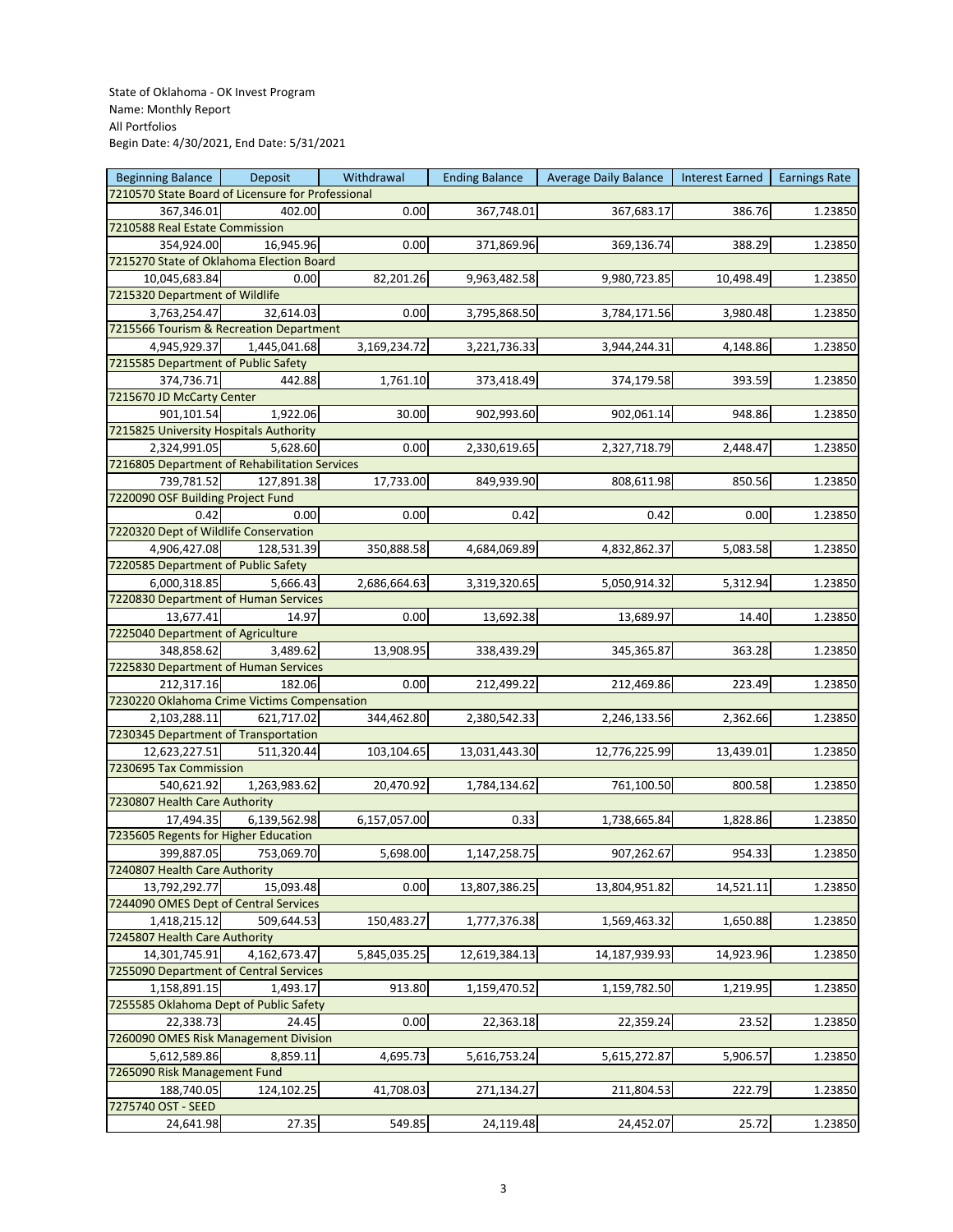| <b>Beginning Balance</b>                           | Deposit       | Withdrawal   | <b>Ending Balance</b> | <b>Average Daily Balance</b> | <b>Interest Earned</b> | <b>Earnings Rate</b> |
|----------------------------------------------------|---------------|--------------|-----------------------|------------------------------|------------------------|----------------------|
| 7280090 OMES DCS Property Distribution             |               |              |                       |                              |                        |                      |
| 733,140.27                                         | 36,052.44     | 37,030.83    | 732,161.88            | 742,159.61                   | 780.66                 | 1.23850              |
| 7280131 Department of Corrections                  |               |              |                       |                              |                        |                      |
| 6,525,043.98                                       | 2,114,352.36  | 1,765,842.93 | 6,873,553.41          | 6,995,382.52                 | 7,358.28               | 1.23850              |
| 7280345 Department of Transportation               |               |              |                       |                              |                        |                      |
| 890,198.28                                         | 511,501.32    | 1,053,300.66 | 348,398.94            | 642,732.20                   | 676.08                 | 1.23850              |
| 7285345 Department of Transportation               |               |              |                       |                              |                        |                      |
| 176,652,179.05                                     | 30,321,141.36 | 9,356,953.03 | 197,616,367.38        | 182,110,744.96               | 191,558.05             | 1.23850              |
| 7295090 Emergency & Transportation                 |               |              |                       |                              |                        |                      |
| 4,276,771.95                                       | 952,045.00    | 300,000.00   | 4,928,816.95          | 4,339,723.40                 | 4,564.85               | 1.23850              |
| 7296150 University of Science & Arts               |               |              |                       |                              |                        |                      |
| 41.51                                              | 0.05          | 0.00         | 41.56                 | 41.55                        | 0.04                   | 1.23850              |
| 7303000 Tobacco Litigation Escrow Fund             |               |              |                       |                              |                        |                      |
| 30,096.03                                          | 32.94         | 0.00         | 30,128.97             | 30,123.66                    | 31.69                  | 1.23850              |
| 7360566 Tourism & Recreation Department            |               |              |                       |                              |                        |                      |
| 6,488,337.14                                       | 24,495.11     | 70,374.40    | 6,442,457.85          | 6,436,875.01                 | 6,770.80               | 1.23850              |
| 7401105 OCIA NACEA Construction Series 2018B       |               |              |                       |                              |                        |                      |
| 5,434,664.68                                       | 5,947.36      | 1,347,045.91 | 4,093,566.13          | 5,222,387.32                 | 5,493.31               | 1.23850              |
| 7403292 Oklahoma Department of Environmental Quali |               |              |                       |                              |                        |                      |
| 288,944.22                                         | 316.20        | 0.00         | 289,260.42            | 289,209.42                   | 304.21                 | 1.23850              |
| 7405220 District Attorneys Council                 |               |              |                       |                              |                        |                      |
| 4,116,002.15                                       | 180.19        | 209,306.62   | 3,906,875.72          | 4,033,608.46                 | 4,242.86               | 1.23850              |
| 7408105 OCIA                                       |               |              |                       |                              |                        |                      |
| 1,816.28                                           | 1,076,804.21  |              | 540,464.76            | 401,506.39                   | 422.34                 |                      |
| 7409105 OCIA NACEA Revenue Series 2018B            |               | 538,155.73   |                       |                              |                        | 1.23850              |
|                                                    |               |              |                       |                              |                        |                      |
| 185.39                                             | 88,994.00     | 88,961.35    | 218.04                | 34,649.43                    | 36.45                  | 1.23850              |
| 7411105 OCIA Capitol Repair Revenue Series 2018C   |               |              |                       |                              |                        |                      |
| 437,358.47                                         | 446.83        | 435,673.96   | 2,131.34              | 353,409.24                   | 371.74                 | 1.23850              |
| 7412105 OCIA                                       |               |              |                       |                              |                        |                      |
| 1,257,469.99                                       | 1,330.40      | 1,252,687.50 | 6,112.89              | 1,016,130.16                 | 1,068.84               | 1.23850              |
| 7415105 OCIA DOC Construction Series 2018D         |               |              |                       |                              |                        |                      |
| 45,911,725.74                                      | 52,186.14     | 2,791,089.65 | 43,172,822.23         | 45,001,306.36                | 47,335.83              | 1.23850              |
| 7416000 OSF - Oil Overcharge                       |               |              |                       |                              |                        |                      |
| 292,470.08                                         | 320.06        | 0.00         | 292,790.14            | 292,738.52                   | 307.92                 | 1.23850              |
| 7416105 OCIA DOC Revenue Series 2018D              |               |              |                       |                              |                        |                      |
| 753,490.16                                         | 742.44        | 750,467.71   | 3,764.89              | 608,861.04                   | 640.45                 | 1.23850              |
| 7416160 Department of Commerce                     |               |              |                       |                              |                        |                      |
| 3,040,604.43                                       | 7,883.07      | 0.00         | 3,048,487.50          | 3,046,039.75                 | 3,204.06               | 1.23850              |
| 7419105 OCIA                                       |               |              |                       |                              |                        |                      |
| 44,642.38                                          | 1,619,332.04  | 965,189.59   | 698,784.83            | 654,518.24                   | 688.47                 | 1.23850              |
| 7420105 OCIA                                       |               |              |                       |                              |                        |                      |
| 5,416,526.03                                       | 5,927.53      | 0.00         | 5,422,453.56          | 5,421,497.51                 | 5,702.75               | 1.23850              |
| 7424105 OCIA                                       |               |              |                       |                              |                        |                      |
| 386.59                                             | 211,265.84    | 211,072.92   | 579.51                | 48,210.02                    | 50.71                  | 1.23850              |
| 7426000 OSF - Oil Overcharge                       |               |              |                       |                              |                        |                      |
| 2,443,736.98                                       | 2,674.28      | 0.00         | 2,446,411.26          | 2,445,979.92                 | 2,572.87               | 1.23850              |
| 7426160 Department of Commerce                     |               |              |                       |                              |                        |                      |
| 14,002,331.11                                      | 171,462.67    | 0.00         | 14,173,793.78         | 14,081,412.03                | 14,811.91              | 1.23850              |
| 7427105 OCIA-Revenue Series 2019B                  |               |              |                       |                              |                        |                      |
| 10,231,898.93                                      | 12,654.91     | 995,814.76   | 9,248,739.08          | 9,375,190.19                 | 9,861.54               | 1.23850              |
| 7428105 OCIA Endowed Chairs Fund                   |               |              |                       |                              |                        |                      |
| 3,230.17                                           | 1,915,058.10  | 957,090.88   | 961,197.39            | 714,064.85                   | 751.11                 | 1.23850              |
| 7430010 Oklahoma State University                  |               |              |                       |                              |                        |                      |
| 1,890,623.91                                       | 3,538,326.91  | 4,061,305.99 | 1,367,644.83          | 2,002,548.00                 | 2,106.43               | 1.23850              |
| 7430011 Oklahoma State University                  |               |              |                       |                              |                        |                      |
| 1,525,160.98                                       | 1,730,220.37  | 2,058,712.43 | 1,196,668.92          | 1,655,480.33                 | 1,741.36               | 1.23850              |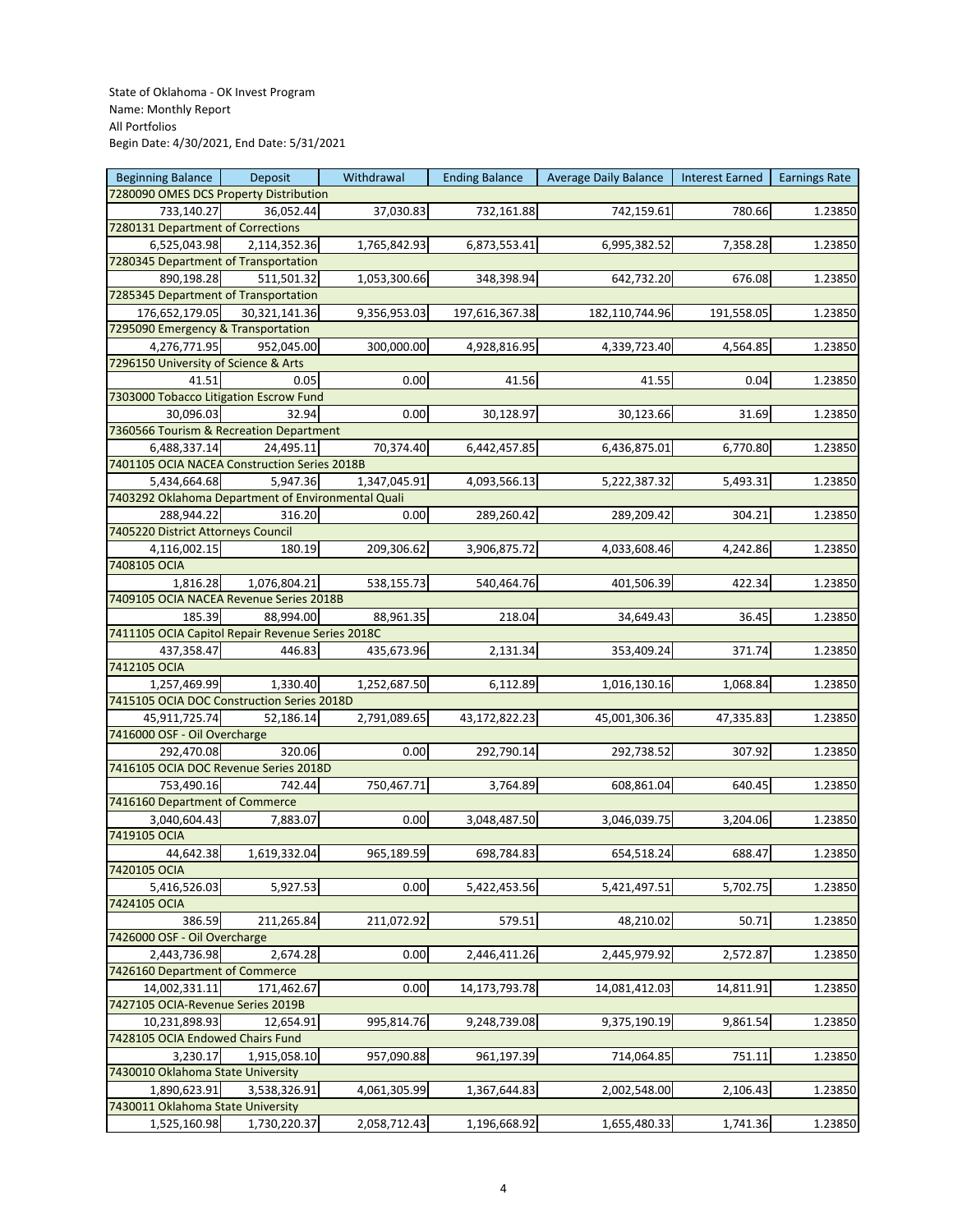| <b>Beginning Balance</b>                       | Deposit      | Withdrawal    | <b>Ending Balance</b> | <b>Average Daily Balance</b> | Interest Earned | <b>Earnings Rate</b> |
|------------------------------------------------|--------------|---------------|-----------------------|------------------------------|-----------------|----------------------|
| 7430012 Oklahoma State University              |              |               |                       |                              |                 |                      |
| 1,672,120.30                                   | 963,115.34   | 1,202,022.37  | 1,433,213.27          | 1,670,799.77                 | 1,757.48        | 1.23850              |
| 7430013 Oklahoma State University              |              |               |                       |                              |                 |                      |
| 1,245,622.61                                   | 1,441.31     | 121,928.00    | 1,125,135.92          | 1,198,855.06                 | 1,261.05        | 1.23850              |
| 7430014 Oklahoma State University              |              |               |                       |                              |                 |                      |
| 1,482,819.13                                   | 493,504.22   | 742,940.69    | 1,233,382.66          | 1,327,768.65                 | 1,396.65        | 1.23850              |
| 7430015 Oklahoma State University              |              |               |                       |                              |                 |                      |
|                                                |              |               |                       |                              |                 |                      |
| 1,619,426.83                                   | 10,847.77    | 163,791.91    | 1,466,482.69          | 1,552,451.35                 | 1,632.99        | 1.23850              |
| 7430016 Oklahoma State University              |              |               |                       |                              |                 |                      |
| 250,602.76                                     | 274.25       | 0.00          | 250,877.01            | 250,832.78                   | 263.85          | 1.23850              |
| 7430100 Cameron University                     |              |               |                       |                              |                 |                      |
| 922,412.17                                     | 178,374.10   | 154,754.67    | 946,031.60            | 906,954.90                   | 954.00          | 1.23850              |
| 7430420 Langston University                    |              |               |                       |                              |                 |                      |
| 1,607,300.86                                   | 986,548.68   | 1,721,542.82  | 872,306.72            | 1,275,144.41                 | 1,341.29        | 1.23850              |
| 7430461 Rogers State College                   |              |               |                       |                              |                 |                      |
| 1,835,963.36                                   | 223,098.73   | 164,966.37    | 1,894,095.72          | 1,880,873.57                 | 1,978.45        | 1.23850              |
| 7430505 Northwestern Oklahoma State University |              |               |                       |                              |                 |                      |
| 193,011.32                                     | 55,333.36    | 102,294.60    | 146,050.08            | 190,574.59                   | 200.46          | 1.23850              |
| 7430530 Panhandle State University             |              |               |                       |                              |                 |                      |
| 16,242.95                                      | 86,574.93    | 98,083.96     | 4,733.92              | 12,706.41                    | 13.37           | 1.23850              |
| 7430665 Southwestern Oklahoma State University |              |               |                       |                              |                 |                      |
| 1,992,686.78                                   | 24,000.00    | 180,443.97    | 1,836,242.81          | 1,901,851.90                 | 2,000.51        | 1.23850              |
| 7430760 University of Oklahoma                 |              |               |                       |                              |                 |                      |
| 18,810,329.04                                  | 4,878,798.03 | 11,288,891.40 | 12,400,235.67         | 19,009,095.54                | 19,995.22       | 1.23850              |
| 7430770 OUHSC                                  |              |               |                       |                              |                 |                      |
| 75,736,228.76                                  | 1,023.17     | 8,419,791.38  | 67,317,460.55         | 72,121,980.74                | 75,863.43       | 1.23850              |
| 7430773 Oklahoma State University              |              |               |                       |                              |                 |                      |
|                                                | 1,481,158.91 |               |                       |                              | 1,487.87        |                      |
| 1,364,155.25<br>7434105 OCIA                   |              | 1,517,653.33  | 1,327,660.83          | 1,414,488.79                 |                 | 1.23850              |
|                                                |              |               |                       |                              |                 |                      |
| 89,489.77                                      | 100,046.27   | 142,580.79    | 46,955.25             | 120,014.23                   | 126.24          | 1.23850              |
| 7436000 OSF - Oil Overcharge                   |              |               |                       |                              |                 |                      |
| 2,680.25                                       | 2.93         | 0.00          | 2,683.18              | 2,682.71                     | 2.82            | 1.23850              |
| 7436105 OCIA                                   |              |               |                       |                              |                 |                      |
| 827.98                                         | 224,715.08   | 0.00          | 225,543.06            | 109,602.10                   | 115.29          | 1.23850              |
| 7437105 OCIA                                   |              |               |                       |                              |                 |                      |
| 28,402,588.15                                  | 31,663.92    | 2,450,044.33  | 25,984,207.74         | 27,021,541.25                | 28,423.33       | 1.23850              |
| 7438105 OCIA                                   |              |               |                       |                              |                 |                      |
| 379,061.93                                     | 387.28       | 377,550.00    | 1,899.21              | 306,312.55                   | 322.20          | 1.23850              |
| 7439105 2020A OCIA                             |              |               |                       |                              |                 |                      |
| 1,403,938.20                                   | 1,434.37     | 1,398,166.67  | 7,205.90              | 1,134,528.32                 | 1,193.38        | 1.23850              |
| 7442105 OCIA                                   |              |               |                       |                              |                 |                      |
| 1,150,693.17                                   | 1,175.61     | 1,146,317.62  | 5,551.16              | 929,811.24                   | 978.05          | 1.23850              |
| 7443105 OCIA                                   |              |               |                       |                              |                 |                      |
| 241,244.04                                     | 180,359.96   | 419,945.83    | 1,658.17              | 243,090.97                   | 255.70          | 1.23850              |
| 7444105 OCIA 2017C Series                      |              |               |                       |                              |                 |                      |
| 39.16                                          | 132,516.95   | 132,483.08    | 73.03                 | 51,351.34                    | 54.02           | 1.23850              |
| 7444835 Water Resources Board                  |              |               |                       |                              |                 |                      |
| 5,869,043.41                                   | 1,347,011.82 | 49,365.21     | 7,166,690.02          | 6,411,702.62                 | 6,744.32        | 1.23850              |
| 7445105 Oklahoma Capital Improvement           |              |               |                       |                              |                 |                      |
| 803,140.30                                     | 820.54       | 800,047.92    | 3,912.92              | 648,980.51                   | 682.65          | 1.23850              |
| 7445835 Water Resources Board                  |              |               |                       |                              |                 |                      |
| 2,624,585.10                                   | 1,421,513.40 | 130,961.33    | 3,915,137.17          | 3,169,497.92                 | 3,333.92        | 1.23850              |
|                                                |              |               |                       |                              |                 |                      |
| 7447105 OCIA                                   |              |               |                       |                              |                 |                      |
| 64,967.75                                      | 178,106.33   | 242,300.00    | 774.08                | 121,521.45                   | 127.83          | 1.23850              |
| 7450105 OCIA Series 2020B                      |              |               |                       |                              |                 |                      |
| 989,218.41                                     | 1,010.64     | 985,485.79    | 4,743.26              | 799,326.86                   | 840.79          | 1.23850              |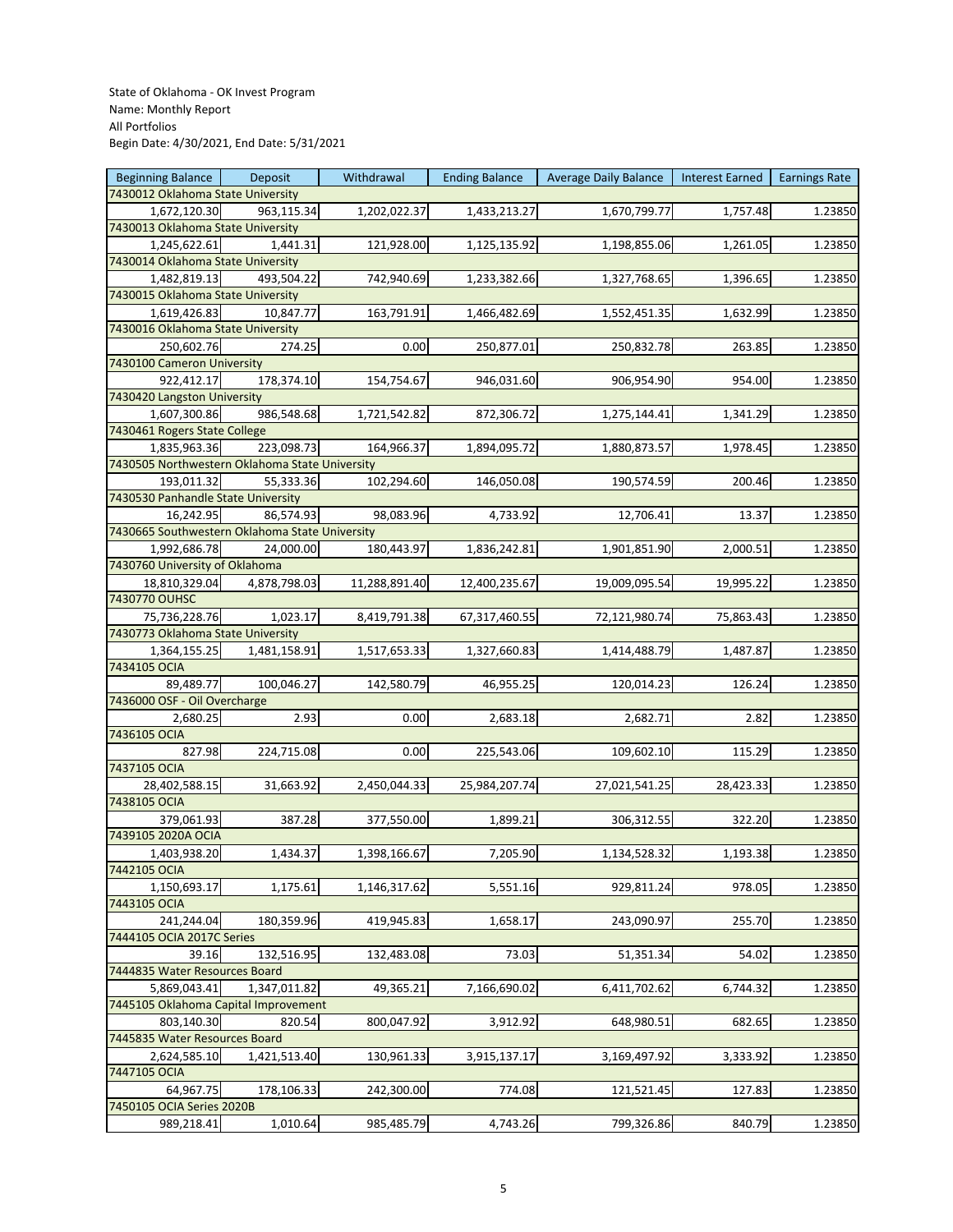| <b>Beginning Balance</b>                 | Deposit       | Withdrawal    | <b>Ending Balance</b> | <b>Average Daily Balance</b> | Interest Earned | <b>Earnings Rate</b> |
|------------------------------------------|---------------|---------------|-----------------------|------------------------------|-----------------|----------------------|
| 7451105 OCIA Series 2020B                |               |               |                       |                              |                 |                      |
| 201,049,228.41                           | 220,016.58    | 0.00          | 201,269,244.99        | 201,233,758.44               | 211,673.10      | 1.23850              |
| 7452105 OCIA Series 2020D                |               |               |                       |                              |                 |                      |
| 154.24                                   | 84,389.34     | 84,324.58     | 219.00                | 54,611.51                    | 57.44           | 1.23850              |
| 7453105 OCIA Series 2020D                |               |               |                       |                              |                 |                      |
| 15,394,808.33                            | 16,916.33     | 8,500.00      | 15,403,224.66         | 15,402,963.96                | 16,202.02       |                      |
|                                          |               |               |                       |                              |                 | 1.23850              |
| 7454105 OCIA Series 2020E                |               |               |                       |                              |                 |                      |
| 183,047.94                               | 86,899.02     | 269,133.01    | 813.95                | 209,429.96                   | 220.29          | 1.23850              |
| 7455105 OCIA                             |               |               |                       |                              |                 |                      |
| 353,896.98                               | 374.42        | 352,520.84    | 1,750.56              | 285,981.17                   | 300.82          | 1.23850              |
| 7455160 Department of Commerce           |               |               |                       |                              |                 |                      |
| 457,949.16                               | 35,617.25     | 0.00          | 493,566.41            | 477,673.97                   | 502.45          | 1.23850              |
| 7456105 OCIA Series 2020E                |               |               |                       |                              |                 |                      |
| 45,918,148.19                            | 50,250.10     | 5,309,949.60  | 40,658,448.69         | 41,572,222.82                | 43,728.85       | 1.23850              |
| 7458105 OCIA Series 2020C                |               |               |                       |                              |                 |                      |
| 92,312.58                                | 94.31         | 91,965.75     | 441.14                | 74,591.86                    | 78.46           | 1.23850              |
| 7460100 Cameron University               |               |               |                       |                              |                 |                      |
|                                          | 426,440.95    |               |                       |                              |                 |                      |
| 1,250,666.25                             |               | 13,714.75     | 1,663,392.45          | 1,603,828.54                 | 1,687.03        | 1.23850              |
| 7460760 University of Oklahoma           |               |               |                       |                              |                 |                      |
| 169,303.62                               | 185.28        | 0.00          | 169,488.90            | 169,459.02                   | 178.25          | 1.23850              |
| 7462105 OK Capital Improvement Authority |               |               |                       |                              |                 |                      |
| 408,768.60                               | 417.57        | 407,645.83    | 1,540.34              | 330,219.63                   | 347.35          | 1.23850              |
| 7464105 OCIA                             |               |               |                       |                              |                 |                      |
| 9,548,160.79                             | 10,472.46     | 2,275,011.35  | 7,283,621.90          | 8,092,240.78                 | 8,512.04        | 1.23850              |
| 7470010 Oklahoma State University        |               |               |                       |                              |                 |                      |
| 1,666,086.66                             | 1,823.27      | 0.00          | 1,667,909.93          | 1,667,615.85                 | 1,754.13        | 1.23850              |
| 7471835 Water Resources Board            |               |               |                       |                              |                 |                      |
| 938,037.53                               | 1,049.99      | 0.00          | 939,087.52            | 938,918.17                   | 987.63          | 1.23850              |
| 7472835 Water Resources Board            |               |               |                       |                              |                 |                      |
|                                          |               |               |                       |                              |                 |                      |
| 141,171,898.30                           | 115,094.17    | 13,252,537.81 | 128,034,454.66        | 130,411,391.97               | 137,176.71      | 1.23850              |
| 7473835 Water Resources Board            |               |               |                       |                              |                 |                      |
| 64,694,053.50                            | 10,075,807.84 | 8,797,808.62  | 65,972,052.72         | 71,514,936.27                | 75,224.90       | 1.23850              |
| 7475750 Tulsa Community College          |               |               |                       |                              |                 |                      |
| 6,013.25                                 | 6.58          | 0.00          | 6,019.83              | 6,018.77                     | 6.33            | 1.23850              |
| 7476760 University of Oklahoma           |               |               |                       |                              |                 |                      |
| 11,933,678.29                            | 13,056.66     | 0.00          | 11,946,734.95         | 11,944,629.04                | 12,564.28       | 1.23850              |
| 7479010 Oklahoma State University        |               |               |                       |                              |                 |                      |
| 17,595,255.03                            | 0.00          | 454,926.33    | 17,140,328.70         | 17,480,895.65                | 18,387.75       | 1.23850              |
| 7481633 Oklahoma City Community College  |               |               |                       |                              |                 |                      |
| 0.03                                     | 0.00          | 0.00          | 0.03                  | 0.03                         | 0.00            | 1.23850              |
| 7482105 OCIA                             |               |               |                       |                              |                 |                      |
|                                          |               |               |                       |                              |                 |                      |
| 3.05                                     | 0.00          | 3.05          | 0.00                  | 1.77                         | 0.00            | 1.23850              |
| 7483633 OCCC 2010 Bond                   |               |               |                       |                              |                 |                      |
| 0.06                                     | 0.00          | 0.00          | 0.06                  | 0.06                         | 0.00            | 1.23850              |
| 7485010 Oklahoma State University        |               |               |                       |                              |                 |                      |
| 294,229.95                               | 344.41        | 23,018.51     | 271,555.85            | 285,244.70                   | 300.04          | 1.23850              |
| 7486010 Oklahoma State University        |               |               |                       |                              |                 |                      |
| 1,082.48                                 | 196,819.18    | 190,391.81    | 7,509.85              | 65,100.05                    | 68.48           | 1.23850              |
| 7487010 Oklahoma State University        |               |               |                       |                              |                 |                      |
| 582,036.52                               | 15,152,449.52 | 662,997.93    | 15,071,488.11         | 9,006,221.46                 | 9,473.43        | 1.23850              |
| 7488010 Oklahoma State University        |               |               |                       |                              |                 |                      |
| 947,422.80                               | 1,036.80      | 169.99        | 948,289.61            | 948,182.70                   | 997.37          | 1.23850              |
| 7488105 OCIA                             |               |               |                       |                              |                 |                      |
|                                          |               |               |                       |                              |                 |                      |
| 13,647.50                                | 5,566.10      | 19,135.68     | 77.92                 | 13,358.98                    | 14.05           | 1.23850              |
| 7490010Oklahoma State University         |               |               |                       |                              |                 |                      |
| 47,893.61                                | 52.41         | 0.00          | 47,946.02             | 47,937.57                    | 50.42           | 1.23850              |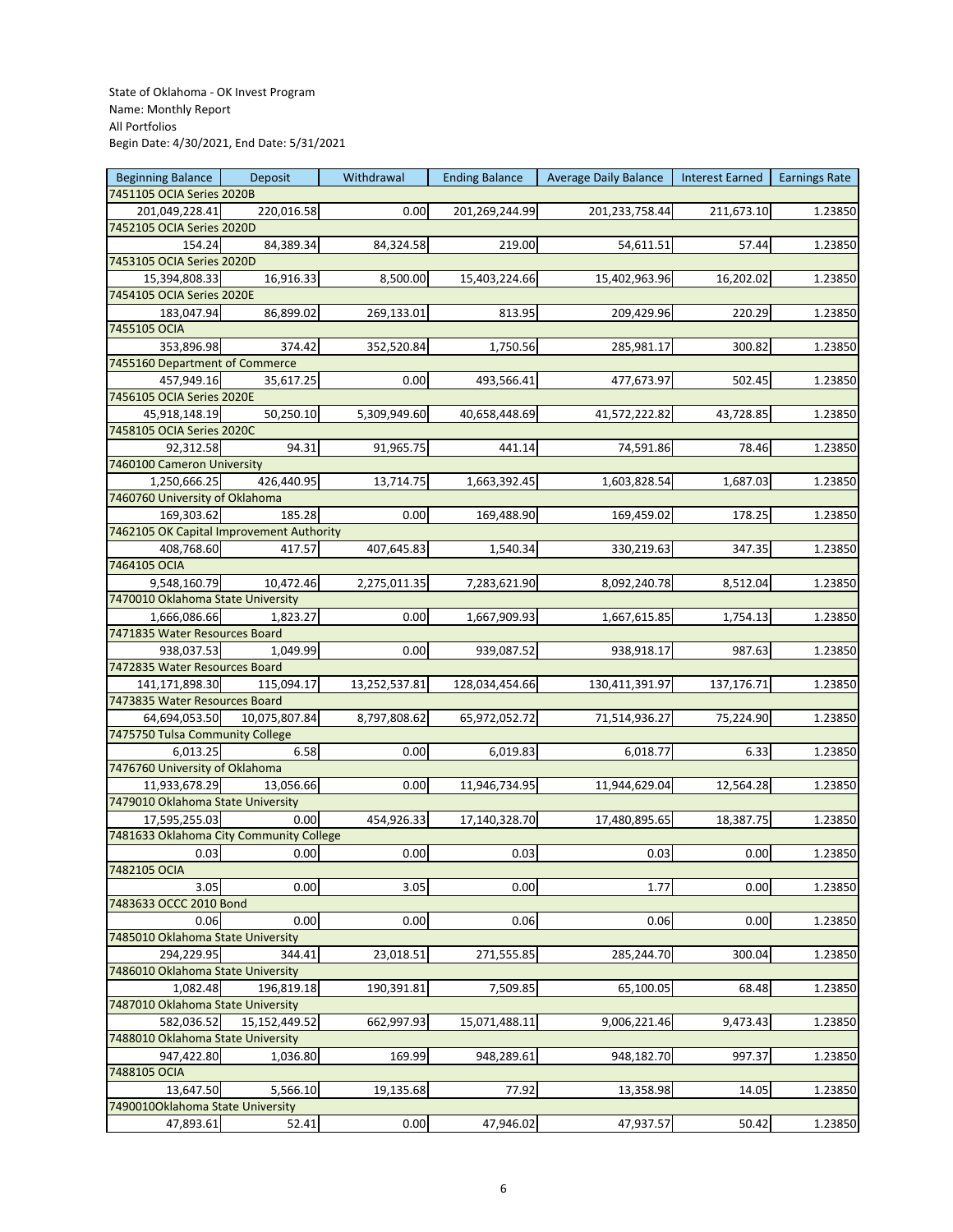| <b>Beginning Balance</b>                       | Deposit    | Withdrawal   | <b>Ending Balance</b> | Average Daily Balance | Interest Earned | <b>Earnings Rate</b> |
|------------------------------------------------|------------|--------------|-----------------------|-----------------------|-----------------|----------------------|
| 7490013Oklahoma State University               |            |              |                       |                       |                 |                      |
| 21,724.24                                      | 23.77      | 0.00         | 21,748.01             | 21,744.18             | 22.87           | 1.23850              |
| 7490015Oklahoma State University               |            |              |                       |                       |                 |                      |
| 67,975.93                                      | 110.39     | 57,609.00    | 10,477.32             | 34,552.00             | 36.34           | 1.23850              |
| 7490270 Oklahoma State Election Board          |            |              |                       |                       |                 |                      |
| 32,767.42                                      | 1,571.63   | 0.00         | 34,339.05             | 34,085.56             | 35.85           | 1.23850              |
| 7490760 University of Oklahoma                 |            |              |                       |                       |                 |                      |
| 9,386,759.11                                   | 3,760.97   | 9,209,513.23 | 181,006.85            | 2,601,343.69          | 2,736.29        | 1.23850              |
| 74907730klahoma State University               |            |              |                       |                       |                 |                      |
| 57,194.81                                      | 62.59      | 210.86       |                       |                       | 60.17           |                      |
| 7491220 District Attorneys Council             |            |              | 57,046.54             | 57,201.89             |                 | 1.23850              |
|                                                |            |              |                       |                       |                 |                      |
| 4,170,777.45                                   | 15,286.40  | 83,890.00    | 4,102,173.85          | 4,136,087.94          | 4,350.65        | 1.23850              |
| 7510410 Commissioners of the Land Office       |            |              |                       |                       |                 |                      |
| 799,693.52                                     | 0.00       | 0.00         | 799,693.52            | 799,693.52            | 841.18          | 1.23850              |
| 7511410 Commissioners of the Land Office       |            |              |                       |                       |                 |                      |
| 1,402,442.44                                   | 698,973.00 | 730,975.98   | 1,370,439.46          | 1,548,286.39          | 1,628.61        | 1.23850              |
| 7519410 Commissioners of the Land Office       |            |              |                       |                       |                 |                      |
| 0.01                                           | 0.00       | 0.00         | 0.01                  | 0.01                  | 0.00            | 1.23850              |
| 7600010 Oklahoma State University              |            |              |                       |                       |                 |                      |
| 5,737,618.15                                   | 322,510.42 | 163,123.74   | 5,897,004.83          | 5,676,389.01          | 5,970.86        | 1.23850              |
| 7600100 Cameron University                     |            |              |                       |                       |                 |                      |
| 763,185.50                                     | 39,857.54  | 25,251.47    | 777,791.57            | 762,068.08            | 801.60          | 1.23850              |
| 7600120 University of Central Oklahoma         |            |              |                       |                       |                 |                      |
| 3,206,445.03                                   | 113,070.32 | 0.00         | 3,319,515.35          | 3,246,485.39          | 3,414.90        | 1.23850              |
| 7600150 University of Science & Arts           |            |              |                       |                       |                 |                      |
| 585,677.96                                     | 39,684.11  | 62,257.11    | 563,104.96            | 565,895.31            | 595.25          | 1.23850              |
| 7600230 East Central University                |            |              |                       |                       |                 |                      |
| 1,476,229.83                                   | 40,751.32  | 38,863.53    | 1,478,117.62          | 1,473,110.41          | 1,549.53        | 1.23850              |
|                                                |            |              |                       |                       |                 |                      |
| 7600420 Langston University                    |            |              |                       |                       |                 |                      |
| 2,581,229.57                                   | 37,956.43  | 16,580.79    | 2,602,605.21          | 2,586,634.14          | 2,720.82        | 1.23850              |
| 7600485 Northeastern State University          |            |              |                       |                       |                 |                      |
| 2,505,769.17                                   | 45,314.89  | 40,323.26    | 2,510,760.80          | 2,500,476.02          | 2,630.19        | 1.23850              |
| 7600490 Northern Oklahoma College              |            |              |                       |                       |                 |                      |
| 1,022,369.78                                   | 36,264.52  | 0.00         | 1,058,634.30          | 1,030,099.38          | 1,083.54        | 1.23850              |
| 7600505 Northwestern Oklahoma State University |            |              |                       |                       |                 |                      |
| 2,258,930.84                                   | 39,455.15  | 21,386.84    | 2,276,999.15          | 2,258,226.22          | 2,375.38        | 1.23850              |
| 7600530 Panhandle State University             |            |              |                       |                       |                 |                      |
| 140,473.64                                     | 39,208.97  | 96,181.81    | 83,500.80             | 79,506.28             | 83.63           | 1.23850              |
| 7600660 Southeastern Oklahoma State Unversity  |            |              |                       |                       |                 |                      |
| 84,912.06                                      | 39,139.01  | 84,085.78    | 39,965.29             | 40,995.43             | 43.12           | 1.23850              |
| 7600665 Southwestern Oklahoma State University |            |              |                       |                       |                 |                      |
| 2,070,725.80                                   | 41,292.54  | 22,611.43    | 2,089,406.91          | 2,070,734.20          | 2,178.16        | 1.23850              |
| 7600760 University of Oklahoma                 |            |              |                       |                       |                 |                      |
| 4,548,781.82                                   | 320,956.12 | 1,442,461.00 | 3,427,276.94          | 3,962,362.63          | 4,167.92        | 1.23850              |
| 7650010 Oklahoma State University              |            |              |                       |                       |                 |                      |
| 3,138,583.20                                   | 73,089.94  | 313,287.14   | 2,898,386.00          | 2,972,595.15          | 3,126.80        | 1.23850              |
| 7650100 Cameron University                     |            |              |                       |                       |                 |                      |
|                                                |            |              |                       |                       | 890.91          |                      |
| 846,087.29                                     | 10,532.75  | 11,004.50    | 845,615.54            | 846,971.08            |                 | 1.23850              |
| 7650120 University of Central Oklahoma         |            |              |                       |                       |                 |                      |
| 1,685,588.40                                   | 11,435.69  | 0.00         | 1,697,024.09          | 1,688,977.04          | 1,776.60        | 1.23850              |
| 7650150 University of Science & Arts           |            |              |                       |                       |                 |                      |
| 437,691.67                                     | 10,079.50  | 3,700.00     | 444,071.17            | 437,794.48            | 460.51          | 1.23850              |
| 7650230 East Central University                |            |              |                       |                       |                 |                      |
| 1,189,222.78                                   | 9,614.00   | 79,146.90    | 1,119,689.88          | 1,126,609.23          | 1,185.05        | 1.23850              |
| 7650420 Langston University                    |            |              |                       |                       |                 |                      |
| 1,293,478.90                                   | 143,173.00 | 78,012.63    | 1,358,639.27          | 1,301,530.36          | 1,369.05        | 1.23850              |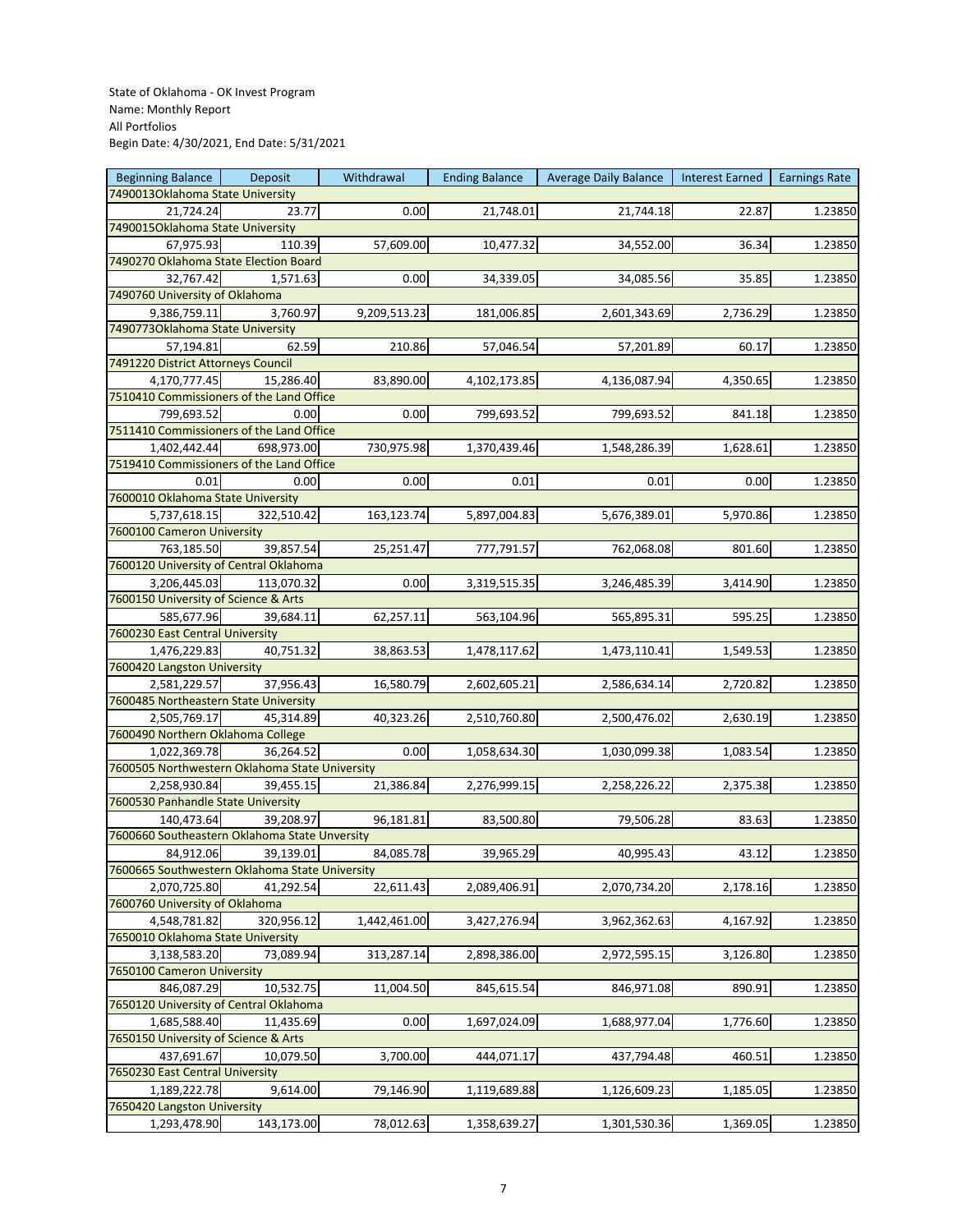| <b>Beginning Balance</b>                       | Deposit       | Withdrawal    | <b>Ending Balance</b> | <b>Average Daily Balance</b> | Interest Earned | <b>Earnings Rate</b> |
|------------------------------------------------|---------------|---------------|-----------------------|------------------------------|-----------------|----------------------|
| 7650485 Northeastern State University          |               |               |                       |                              |                 |                      |
| 924,337.02                                     | 10,604.85     | 89,977.13     | 844,964.74            | 861,518.29                   | 906.21          | 1.23850              |
| 7650490 Northern Oklahoma College              |               |               |                       |                              |                 |                      |
| 1,841,280.48                                   | 134,874.16    | 16,750.00     | 1,959,404.64          | 1,858,778.16                 | 1,955.21        | 1.23850              |
| 7650505 Northwestern Oklahoma State University |               |               |                       |                              |                 |                      |
| 743,348.62                                     | 10,404.56     | 0.00          | 753,753.18            | 745,872.44                   | 784.57          | 1.23850              |
| 7650530 Panhandle State University             |               |               |                       |                              |                 |                      |
| 58,010.10                                      | 9,655.79      | 11,801.56     | 55,864.33             | 50,098.66                    | 52.70           | 1.23850              |
| 7650660 Southeastern Oklahoma State Unversity  |               |               |                       |                              |                 |                      |
| 30,560.47                                      | 9,635.60      | 25,289.04     | 14,907.03             | 16,939.63                    | 17.82           | 1.23850              |
| 7650665 Southwestern Oklahoma State University |               |               |                       |                              |                 |                      |
|                                                | 10,264.44     | 0.00          |                       |                              |                 |                      |
| 612,315.82<br>7650760 University of Oklahoma   |               |               | 622,580.26            | 614,722.12                   | 646.61          | 1.23850              |
|                                                |               |               |                       |                              |                 |                      |
| 3,787,131.91                                   | 161,724.46    | 2,870,417.50  | 1,078,438.87          | 2,524,613.55                 | 2,655.58        | 1.23850              |
| 7700040 Department of Agriculture              |               |               |                       |                              |                 |                      |
| 11,061,102.56                                  | 12,144.75     | 0.00          | 11,073,247.31         | 11,071,288.48                | 11,645.63       | 1.23850              |
| 7700041 Western Oklahoma State College         |               |               |                       |                              |                 |                      |
| 77,756.97                                      | 725,848.98    | 131,179.47    | 672,426.48            | 662,938.63                   | 697.33          | 1.23850              |
| 7700131 Department of Corrections              |               |               |                       |                              |                 |                      |
| 27,875,477.43                                  | 2,513,319.96  | 1,463,757.61  | 28,925,039.78         | 28,306,814.94                | 29,775.28       | 1.23850              |
| 7700240 Eastern Oklahoma State College         |               |               |                       |                              |                 |                      |
| 1,388,538.63                                   | 150,019.60    | 207,327.44    | 1,331,230.79          | 1,377,095.45                 | 1,448.53        | 1.23850              |
| 7700340 State Health Department                |               |               |                       |                              |                 |                      |
| 69,178.47                                      | 1,693,763.37  | 1,130,937.47  | 632,004.37            | 551,111.88                   | 579.70          | 1.23850              |
| 7700461 Rogers State College                   |               |               |                       |                              |                 |                      |
| 7,138,129.42                                   | 1,200,000.00  | 1,020,467.52  | 7,317,661.90          | 7,635,873.14                 | 8,032.00        | 1.23850              |
| 7700490 Northern Oklahoma College              |               |               |                       |                              |                 |                      |
| 2,410,555.90                                   | 1,513,955.02  | 651,246.71    | 3,273,264.21          | 2,762,401.78                 | 2,905.71        | 1.23850              |
| 7700606 Ardmore Higher Education Center        |               |               |                       |                              |                 |                      |
| 192,333.66                                     | 211.82        | 1,833.32      | 190,712.16            | 191,801.64                   | 201.75          | 1.23850              |
| 7700633 Oklahoma City Community College        |               |               |                       |                              |                 |                      |
| 9,570,972.19                                   | 4,279,048.78  | 2,242,734.12  | 11,607,286.85         | 9,686,538.15                 | 10,189.04       | 1.23850              |
| 7700660 Southeastern Oklahoma State University |               |               |                       |                              |                 |                      |
| 8,658,794.58                                   | 1,352,291.15  | 933,108.12    | 9,077,977.61          | 8,436,824.91                 | 8,874.50        | 1.23850              |
| 7700760 University of Oklahoma                 |               |               |                       |                              |                 |                      |
|                                                |               |               |                       |                              |                 |                      |
| 114,964,707.88                                 | 4,375,784.79  | 39,870,724.63 | 79,469,768.04         | 98,489,650.70                | 103,598.97      | 1.23850              |
| 7700830 Department of Human Services           |               |               |                       |                              |                 |                      |
| 1,678,030.47                                   | 304,003.54    | 451,532.09    | 1,530,501.92          | 1,684,180.58                 | 1,771.55        | 1.23850              |
| 7701010 Oklahoma State University              |               |               |                       |                              |                 |                      |
| 2,275,164.04                                   | 34,874,257.12 | 31,860,868.90 | 5,288,552.26          | 8,928,299.85                 | 9,391.47        | 1.23850              |
| 7701150 University of Science & Arts           |               |               |                       |                              |                 |                      |
| 2,999,847.06                                   | 10,516.71     | 222,050.28    | 2,788,313.49          | 2,892,812.05                 | 3,042.88        | 1.23850              |
| 7701165 Connors State College                  |               |               |                       |                              |                 |                      |
| 554,953.81                                     | 685,323.66    | 209,596.56    | 1,030,680.91          | 565,843.43                   | 595.20          | 1.23850              |
| 7701400 Office of Juvenile Affairs             |               |               |                       |                              |                 |                      |
| 11,695.94                                      | 3,585.09      | 2,701.84      | 12,579.19             | 12,262.42                    | 12.90           | 1.23850              |
| 7701480 Northeasten Oklahoma A&M College       |               |               |                       |                              |                 |                      |
| 498,572.11                                     | 666,340.41    | 629,345.49    | 535,567.03            | 509,021.54                   | 535.43          | 1.23850              |
| 7701530 Panhandle State University             |               |               |                       |                              |                 |                      |
| 89,209.54                                      | 340,106.75    | 358,367.62    | 70,948.67             | 87,310.30                    | 91.84           | 1.23850              |
| 7701605 Regents for Higher Education           |               |               |                       |                              |                 |                      |
| 31,069,007.35                                  | 382,579.51    | 177,513.72    | 31,274,073.14         | 31,145,380.09                | 32,761.10       | 1.23850              |
| 7701650 Department of Veteran Affairs          |               |               |                       |                              |                 |                      |
| 635,364.26                                     | 87,515.50     | 60,312.19     | 662,567.57            | 643,981.10                   | 677.39          | 1.23850              |
| 7701770 OUHSC                                  |               |               |                       |                              |                 |                      |
|                                                |               |               |                       |                              |                 |                      |
| 494,725,953.35                                 | 76,471,486.78 | 70,761,215.79 | 500,436,224.34        | 503,500,570.88               | 529,620.53      | 1.23850              |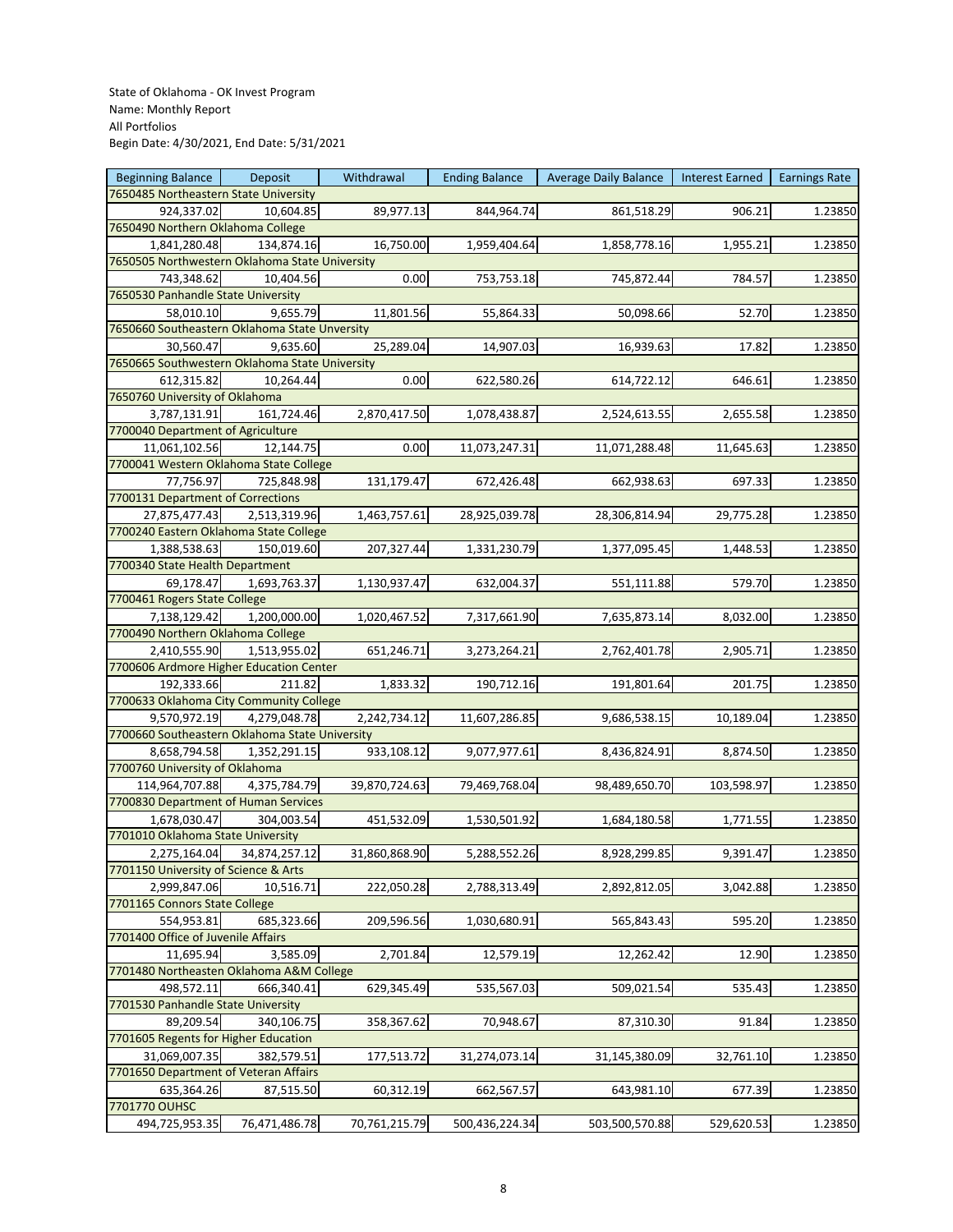| <b>Beginning Balance</b>                               | Deposit       | Withdrawal   | <b>Ending Balance</b> | <b>Average Daily Balance</b> | Interest Earned | <b>Earnings Rate</b> |
|--------------------------------------------------------|---------------|--------------|-----------------------|------------------------------|-----------------|----------------------|
| 7701805 Department of Rehabilitation Services          |               |              |                       |                              |                 |                      |
| 155,887.66                                             | 4,713.49      | 9,436.10     | 151,165.05            | 154,568.34                   | 162.59          | 1.23850              |
| 7701865 Workers Compensation Commission                |               |              |                       |                              |                 |                      |
| 5,828,538.88                                           | 6,451.41      | 3,174.57     | 5,831,815.72          | 5,832,546.72                 | 6,135.12        | 1.23850              |
| 7702120 University of Central Oklahoma                 |               |              |                       |                              |                 |                      |
| 13,549,411.49                                          | 4,793,433.37  | 1,595,341.74 | 16,747,503.12         | 16,235,487.49                | 17,077.73       | 1.23850              |
| 7702650 Department of Veteran Affairs                  |               |              |                       |                              |                 |                      |
| 418,977.76                                             | 82,718.87     | 55,367.82    | 446,328.81            | 431,440.43                   | 453.82          | 1.23850              |
| 7703650 Department of Veteran Affairs                  |               |              |                       |                              |                 |                      |
| 524,639.96                                             | 155,877.42    | 111,543.97   | 568,973.41            | 550,807.76                   | 579.38          | 1.23850              |
| 7704120 University of Central Oklahoma                 |               |              |                       |                              |                 |                      |
| 105,518.19                                             | 1,384,325.83  | 1,197,527.33 | 292,316.69            | 245,671.77                   | 258.42          | 1.23850              |
| 7704650 Department of Veteran Affairs                  |               |              |                       |                              |                 |                      |
| 581,449.50                                             | 116,800.06    |              |                       |                              |                 |                      |
|                                                        |               | 99,227.44    | 599,022.12            | 591,221.46                   | 621.89          | 1.23850              |
| 7704865 Workers Compensation Commission                |               |              |                       |                              |                 |                      |
| 25,010.03                                              | 1,027.37      | 0.00         | 26,037.40             | 25,678.15                    | 27.01           | 1.23850              |
| 7705505 Northwestern Oklahoma State University         |               |              |                       |                              |                 |                      |
| 2,077,879.48                                           | 193,330.04    | 611,849.92   | 1,659,359.60          | 1,848,798.80                 | 1,944.71        | 1.23850              |
| 7705650 Department of Veteran Affairs                  |               |              |                       |                              |                 |                      |
| 552,592.41                                             | 54,591.23     | 43,003.45    | 564,180.19            | 567,642.37                   | 597.09          | 1.23850              |
| 7705675 Self Insurance Guaranty Fund                   |               |              |                       |                              |                 |                      |
| 2,464,208.69                                           | 4,730.20      | 11,683.15    | 2,457,255.74          | 2,464,292.41                 | 2,592.13        | 1.23850              |
| 7705865 Workers Compensation Commission                |               |              |                       |                              |                 |                      |
| 42,866.72                                              | 46.91         | 0.00         | 42,913.63             | 42,906.06                    | 45.13           | 1.23850              |
| 7706452 CMHC, Rep payee account                        |               |              |                       |                              |                 |                      |
| 8,422.89                                               | 9.22          | 0.00         | 8,432.11              | 8,430.62                     | 8.87            | 1.23850              |
| 7706650 Department of Veteran Affairs                  |               |              |                       |                              |                 |                      |
| 128,619.49                                             | 52,279.64     | 49,108.78    | 131,790.35            | 128,834.96                   | 135.52          | 1.23850              |
| 7706750 Tulsa Community College                        |               |              |                       |                              |                 |                      |
| 607,513.56                                             | 473,487.61    | 740,084.67   | 340,916.50            | 591,868.59                   | 622.57          | 1.23850              |
| 7706865 OK Workers Comp Commission                     |               |              |                       |                              |                 |                      |
| 176,068.42                                             | 192.68        | 0.00         | 176,261.10            | 176,230.02                   | 185.37          | 1.23850              |
| 7707452 CMHC, Rep payee account                        |               |              |                       |                              |                 |                      |
| 64,456.42                                              | 21,020.28     | 37,825.37    | 47,651.33             | 67,221.25                    | 70.71           | 1.23850              |
| 7707585 Department of Public Safety                    |               |              |                       |                              |                 |                      |
| 3,769,906.91                                           | 268,076.31    | 224,711.00   | 3,813,272.22          | 3,872,228.97                 | 4,073.11        | 1.23850              |
| 7707605 Regents for Higher Education                   |               |              |                       |                              |                 |                      |
|                                                        |               | 4,812,931.25 | 50,582,039.54         |                              |                 |                      |
| 12,584,700.83<br>7707650 Department of Veteran Affairs | 42,810,269.96 |              |                       | 31,121,918.74                | 32,736.42       | 1.23850              |
|                                                        |               |              |                       |                              |                 |                      |
| 322,758.70                                             | 52,355.98     | 40,673.58    | 334,441.10            | 330,091.93                   | 347.22          | 1.23850              |
| 7707865 OK Workers Comp Commission                     |               |              |                       |                              |                 |                      |
| 242,433.90                                             | 265.31        | 0.00         | 242,699.21            | 242,656.42                   | 255.24          | 1.23850              |
| 7708108 Carl Albert State College                      |               |              |                       |                              |                 |                      |
| 7,751,629.98                                           | 157,271.86    | 677,629.45   | 7,231,272.39          | 7,435,881.37                 | 7,821.63        | 1.23850              |
| 7708605 Regents for Higher Education                   |               |              |                       |                              |                 |                      |
| 19,327.79                                              | 24.31         | 4,808.33     | 14,543.77             | 16,401.14                    | 17.25           | 1.23850              |
| 7709605 Regents for Higher Education                   |               |              |                       |                              |                 |                      |
| 1,087,402.16                                           | 39,882.57     | 0.00         | 1,127,284.73          | 1,114,710.28                 | 1,172.54        | 1.23850              |
| 7710350 Oklahoma Historical Society                    |               |              |                       |                              |                 |                      |
| 1,294,519.77                                           | 1,416.65      | 0.00         | 1,295,936.42          | 1,295,707.93                 | 1,362.92        | 1.23850              |
| 7710452 Oklahoma Department of Mental Health           |               |              |                       |                              |                 |                      |
| 1,569,407.41                                           | 6,766.24      | 68.75        | 1,576,104.90          | 1,572,433.20                 | 1,654.01        | 1.23850              |
| 7710605 Regents for Higher Education                   |               |              |                       |                              |                 |                      |
| 2,065,991.65                                           | 58,522.92     | 4,000.00     | 2,120,514.57          | 2,103,997.00                 | 2,213.15        | 1.23850              |
| 7711185 Corporation Commission                         |               |              |                       |                              |                 |                      |
| 70,381,891.67                                          | 1,766,956.68  | 2,520,693.75 | 69,628,154.60         | 69,050,990.71                | 72,633.13       | 1.23850              |
|                                                        |               |              |                       |                              |                 |                      |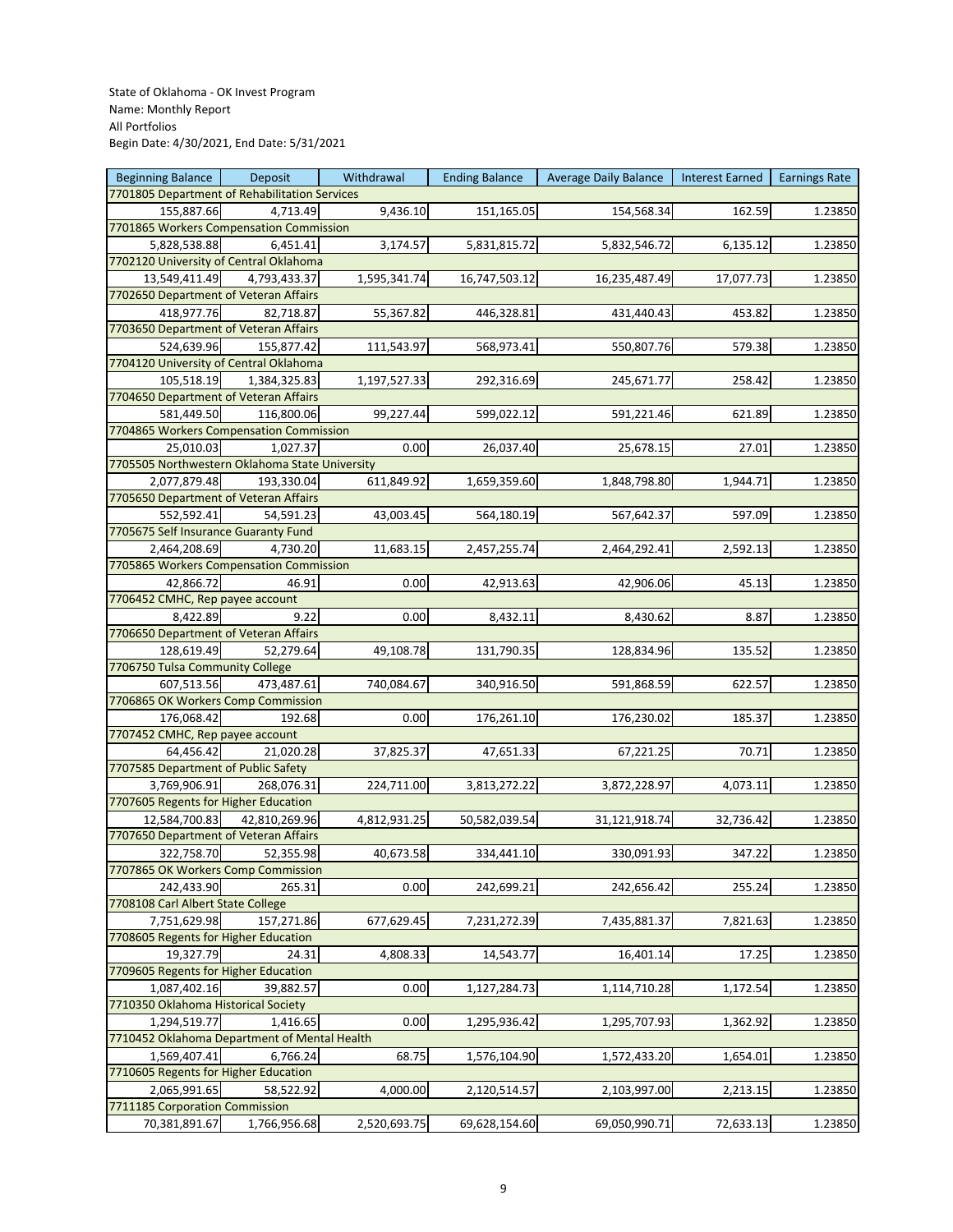| <b>Beginning Balance</b>                       | <b>Deposit</b> | Withdrawal   | <b>Ending Balance</b> | <b>Average Daily Balance</b> | Interest Earned   Earnings Rate |         |
|------------------------------------------------|----------------|--------------|-----------------------|------------------------------|---------------------------------|---------|
| 7711420 Langston University                    |                |              |                       |                              |                                 |         |
| 697,478.39                                     | 1,985,484.02   | 1,712,941.12 | 970,021.29            | 921,428.11                   | 969.23                          | 1.23850 |
| 7711452 Griffin Memorial Hospital Rep Payee    |                |              |                       |                              |                                 |         |
| 84,003.37                                      | 2,461.54       | 9,319.34     | 77,145.57             | 79,635.34                    | 83.77                           | 1.23850 |
| 7711605 Regents for Higher Education           |                |              |                       |                              |                                 |         |
| 779,109.36                                     | 852.61         | 0.00         | 779,961.97            | 779,824.45                   | 820.28                          | 1.23850 |
| 7712605 Regents for Higher Education           |                |              |                       |                              |                                 |         |
| 132,114.20                                     | 144.58         | 0.00         | 132,258.78            | 132,235.46                   | 139.10                          | 1.23850 |
| 7713605 Regents for Higher Education           |                |              |                       |                              |                                 |         |
| 82,052,580.64                                  | 3,104,184.75   | 0.00         | 85,156,765.39         | 84,169,898.33                | 88,536.36                       | 1.23850 |
| 7714605 Regents for Higher Education           |                |              |                       |                              |                                 |         |
|                                                |                |              |                       |                              |                                 |         |
| 14,384,988.03                                  | 152,412.12     | 250,670.00   | 14,286,730.15         | 14,427,492.39                | 15,175.94                       | 1.23850 |
| 7715605 Regents for Higher Education           |                |              |                       |                              |                                 |         |
| 491,983.61                                     | 538.40         | 0.00         | 492,522.01            | 492,435.17                   | 517.98                          | 1.23850 |
| 7718605 Regents for Higher Education           |                |              |                       |                              |                                 |         |
| 10,141,918.56                                  | 2,390,550.78   | 2,111,787.83 | 10,420,681.51         | 10,031,610.50                | 10,552.02                       | 1.23850 |
| 7719605 Regents for Higher Education           |                |              |                       |                              |                                 |         |
| 38,446.40                                      | 82.07          | 0.00         | 38,528.47             | 38,513.94                    | 40.51                           | 1.23850 |
| 7723623 Seminole State College                 |                |              |                       |                              |                                 |         |
| 539,194.46                                     | 216,063.07     | 425,930.52   | 329,327.01            | 433,924.99                   | 456.44                          | 1.23850 |
| 7725100 Cameron University                     |                |              |                       |                              |                                 |         |
| 2,940,146.24                                   | 969,107.36     | 915,067.21   | 2,994,186.39          | 3,093,826.01                 | 3,254.32                        | 1.23850 |
| 7730230 East Central University                |                |              |                       |                              |                                 |         |
| 8,083,034.77                                   | 1,838,537.78   | 1,320,633.32 | 8,600,939.23          | 8,214,635.38                 | 8,640.78                        | 1.23850 |
| 7730830 Department of Human Services           |                |              |                       |                              |                                 |         |
| 283,551.61                                     | 312.58         | 12,837.66    | 271,026.53            | 274,703.18                   | 288.95                          | 1.23850 |
| 7740605 Regents for Higher Education           |                |              |                       |                              |                                 |         |
|                                                |                |              |                       |                              |                                 |         |
| 18,327,695.24                                  | 244,354.74     | 2,397,158.52 | 16,174,891.46         | 17,215,066.76                | 18,108.13                       | 1.23850 |
| 7741241 Redlands Community College             |                |              |                       |                              |                                 |         |
| 1,826,597.82                                   | 135,220.23     | 142,988.15   | 1,818,829.90          | 1,763,076.28                 | 1,854.54                        | 1.23850 |
| 7745605 Regents for Higher Education           |                |              |                       |                              |                                 |         |
| 3,381.34                                       | 50,063.92      | 0.00         | 53,445.26             | 37,306.40                    | 39.24                           | 1.23850 |
| 7747470 Murray State College                   |                |              |                       |                              |                                 |         |
| 2,982,257.74                                   | 330.00         | 713,113.74   | 2,269,474.00          | 2,535,386.40                 | 2,666.91                        | 1.23850 |
| 7750350 Oklahoma Historical Society            |                |              |                       |                              |                                 |         |
| 817,793.26                                     | 908.69         | 14,755.71    | 803,946.24            | 811,359.39                   | 853.45                          | 1.23850 |
| 7750531 Rose State College                     |                |              |                       |                              |                                 |         |
| 13,831,373.24                                  | 434,614.88     | 457,110.39   | 13,808,877.73         | 13,839,623.97                | 14,557.58                       | 1.23850 |
| 7751485 Northeastern State University          |                |              |                       |                              |                                 |         |
| 20,278,824.01                                  | 1,284,238.07   | 2,357,057.18 | 19,206,004.90         | 19,944,279.70                | 20,978.92                       | 1.23850 |
| 7752485 Northeastern State University          |                |              |                       |                              |                                 |         |
| 2,955,477.13                                   | 3,234.30       | 0.00         | 2,958,711.43          | 2,958,189.77                 | 3,111.65                        | 1.23850 |
| 7765665 Southwestern Oklahoma State University |                |              |                       |                              |                                 |         |
| 6,524,877.53                                   | 2,507.75       | 651,509.40   | 5,875,875.88          | 6,115,776.85                 | 6,433.04                        | 1.23850 |
| 7790041 Western Oklahoma State University      |                |              |                       |                              |                                 |         |
|                                                |                |              |                       |                              |                                 |         |
| 3,280.62                                       | 3.59           | 0.00         | 3,284.21              | 3,283.63                     | 3.45                            | 1.23850 |
| 7790230 East Central University                |                |              |                       |                              |                                 |         |
| 0.92                                           | 0.00           | 0.92         | 0.00                  | 0.06                         | 0.00                            | 1.23850 |
| 7790470 Murray State College                   |                |              |                       |                              |                                 |         |
| 1,939.95                                       | 2.12           | 0.00         | 1,942.07              | 1,941.73                     | 2.04                            | 1.23850 |
| 7790490 Northern Oklahoma College              |                |              |                       |                              |                                 |         |
| 2,838.45                                       | 816.28         | 0.00         | 3,654.73              | 3,234.23                     | 3.40                            | 1.23850 |
| 7790660 Southeastern State University          |                |              |                       |                              |                                 |         |
| 6,391.82                                       | 6.99           | 0.00         | 6,398.81              | 6,397.68                     | 6.73                            | 1.23850 |
| 7805370 OIFA                                   |                |              |                       |                              |                                 |         |
| 107.25                                         | 0.12           | 0.00         | 107.37                | 107.35                       | 0.11                            | 1.23850 |